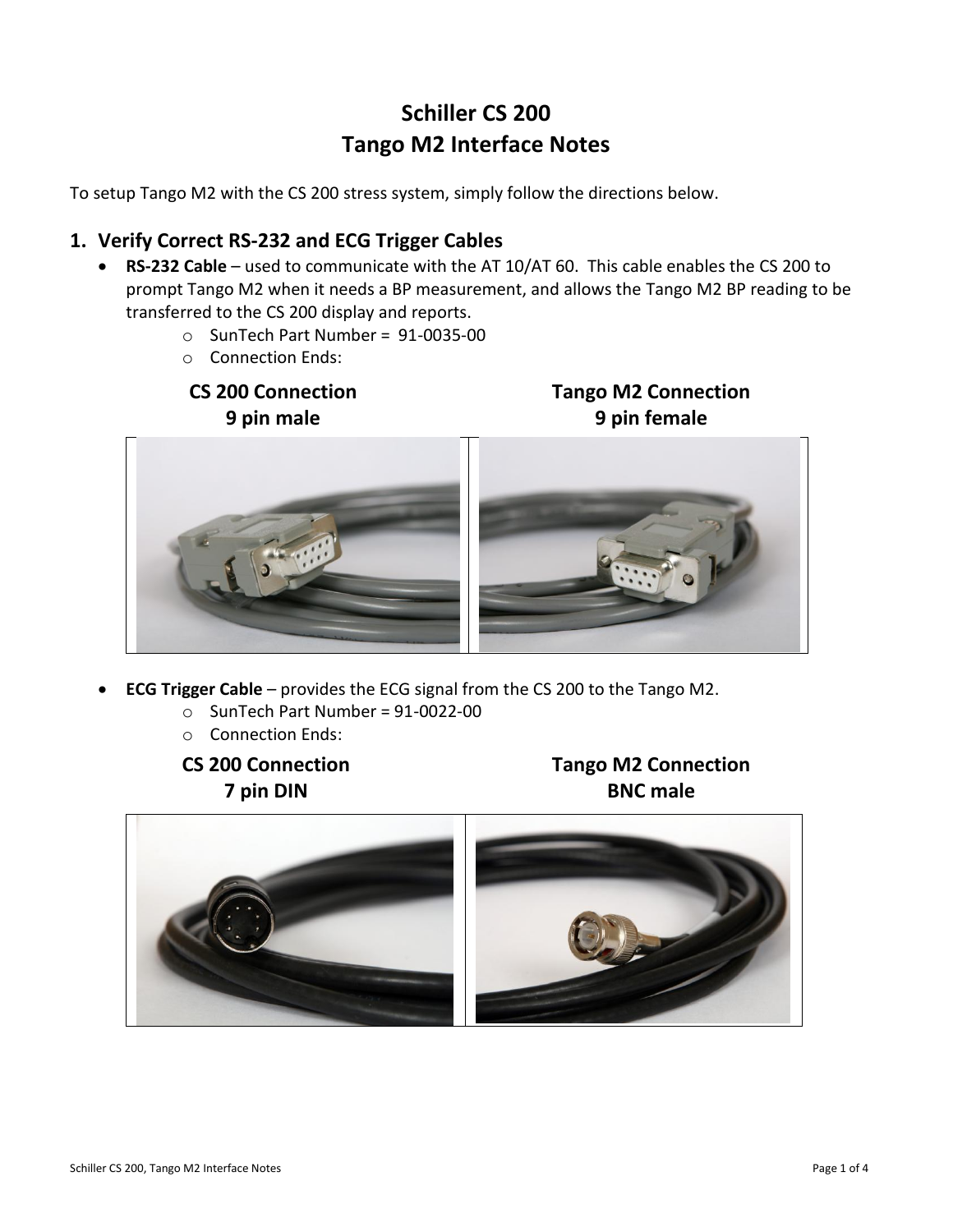## **Tango M2 Monitor**



## **2. Connect the RS-232 Cable**

From: the RS-232 connection on the rear panel of the Tango M2.

To: BP port on the back of the stress system.

## **3. Connect the ECG Trigger Cable**

From: the BNC External ECG connection on the rear panel of the Tango M2. To: the DATA I/O port on the back of the stress system.

#### **4. Tango M2 Monitor Setup**

- a. When the operating screen is displayed, press the **SELECT** button once. This will bring up the **MAIN MENU** screen.
- b. Using the UP or DOWN arrows, highlight **MONITOR SET UP** and press the **SELECT** button.
- c. Using the UP or DOWN arrows, highlight **STRESS SYSTEM** and press the **SELECT** button.
- d. Using the UP or DOWN arrows, scroll through the list until **CS 200** is highlighted and press the **SELECT** button to confirm the choice.
- e. Using the UP or DOWN arrows, select **EXIT** twice to return to the operating screen.

## **5. CS 200 System Setup**

- a. Go to **System / Settings / System Configuration / Other System**.
- b. Set the following parameters:
	- **QRS: On**
	- **QRS Trigger polarity: Pos**
	- **QRS Pulse length: 45 ms**
- c. Go to **System / Settings / System Configuration / Exercise**.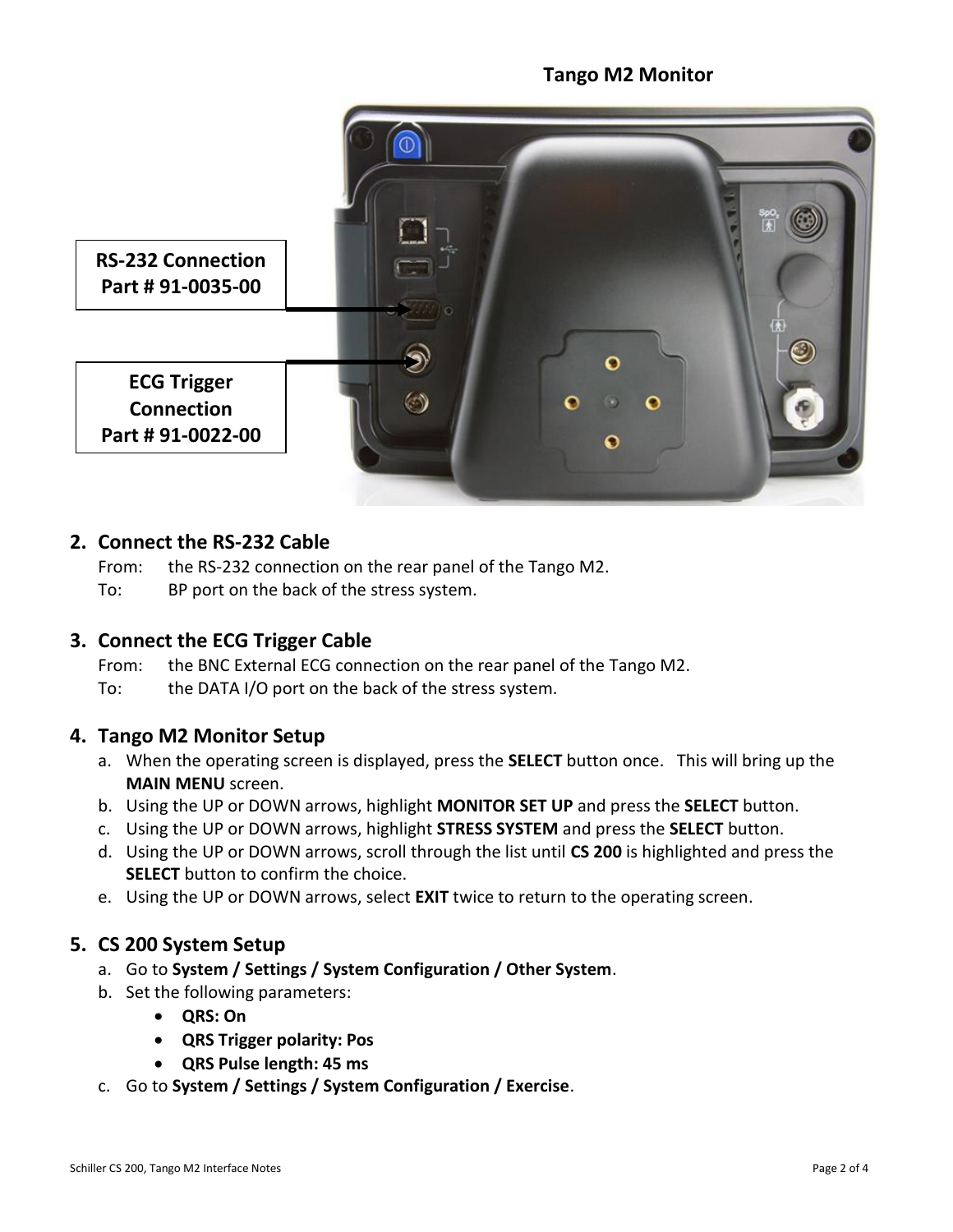d. Set the following parameter: **Bloodpressure unit: BP-200** or **EBM-503**.

# **FAQs for Tango M2**

- **Q. The Tango M2 displays a Status Message. What does it mean and what do I do?**
- **A.** See the eLibrary within your Tango M2 for quick troubleshooting tips. You can find the eLibrary under the Main Menu; select Monitor Setup  $\rightarrow$  E-Library  $\rightarrow$  Status Messages. You can also look in the Tango M2 User Manual under the *Status Messages & Alarms* section for details on each Status Message and solution.
- **Q. The Tango M2 monitor returns a result of 0/0 after blood pressure (BP) measurements. What do I need to do to get a BP reading?**
- **A.** There are certain noisy conditions where the Tango M2 cannot accurately measure BP. When the Tango M2 encounters these situations, it returns a reading of 0/0. Microphone placement is critical for reliable operation of the Tango M2; there are many places to find cuff placement help.
	- a. See the eLibrary within your Tango M2 for quick cuff placement tutorials. You can find the eLibrary under the Main Menu; select Monitor Setup  $\rightarrow$  E-Library  $\rightarrow$  Tutorials.
	- b. Look in the Tango M2 User Manual under the *Using Tango M2 during a Stress Test* section for details on each type of cuff; the Orbit-K and the Single Patient Use (SPU) kit.
	- c. Follow the instructions in the **Cuff Tutorial** (located on the SunTech Medical website under Support  $\rightarrow$  Customer Technical Support  $\rightarrow$  Video Tutorials) for correct microphone placement.
- **Q. Can I use a heart rate or blood pressure simulator to test whether the Tango M2 is working correctly with my stress system?**
- **A.** You cannot use a heart rate or blood pressure simulator to test whether the Tango M2 is working with your stress system. The Tango M2 monitor requires that the ECG signal and the Korotkoff sounds, collected by the microphone in the cuff, originate from the same source, meaning the patient.

## **Q. How can I adjust the brightness of the Tango M2 display?**

- **A.** You can adjust the contrast of the Tango M2 display by following these steps:
	- 1. When the operating screen is displayed, press the **SELECT** button once. This will bring up the **Main Menu** screen.
	- 2. Using the UP or DOWN arrows, highlight **Monitor Setup** and press the **SELECT** button.
	- 3. Using the UP or DOWN arrows, highlight **Brightness** and press the **SELECT** button.
	- 4. Using the UP or DOWN arrows, modify the contrast of the screen. When you are finished, and press the **SELECT** button to confirm the choice.
	- 5. Using the UP or DOWN arrows, select **EXIT** twice to return to the operating screen.

## **Q. How can I get MAP on my Tango M2?**

**A.** Register your Tango M2 Monitor online or through mail to receive MAP as a function on your Tango M2 monitor. Please note that due to FDA Regulations MAP is not available to the United States market.

On the web go to SunTechMed.com  $\rightarrow$  Support  $\rightarrow$  Sales Support  $\rightarrow$  Product Registration